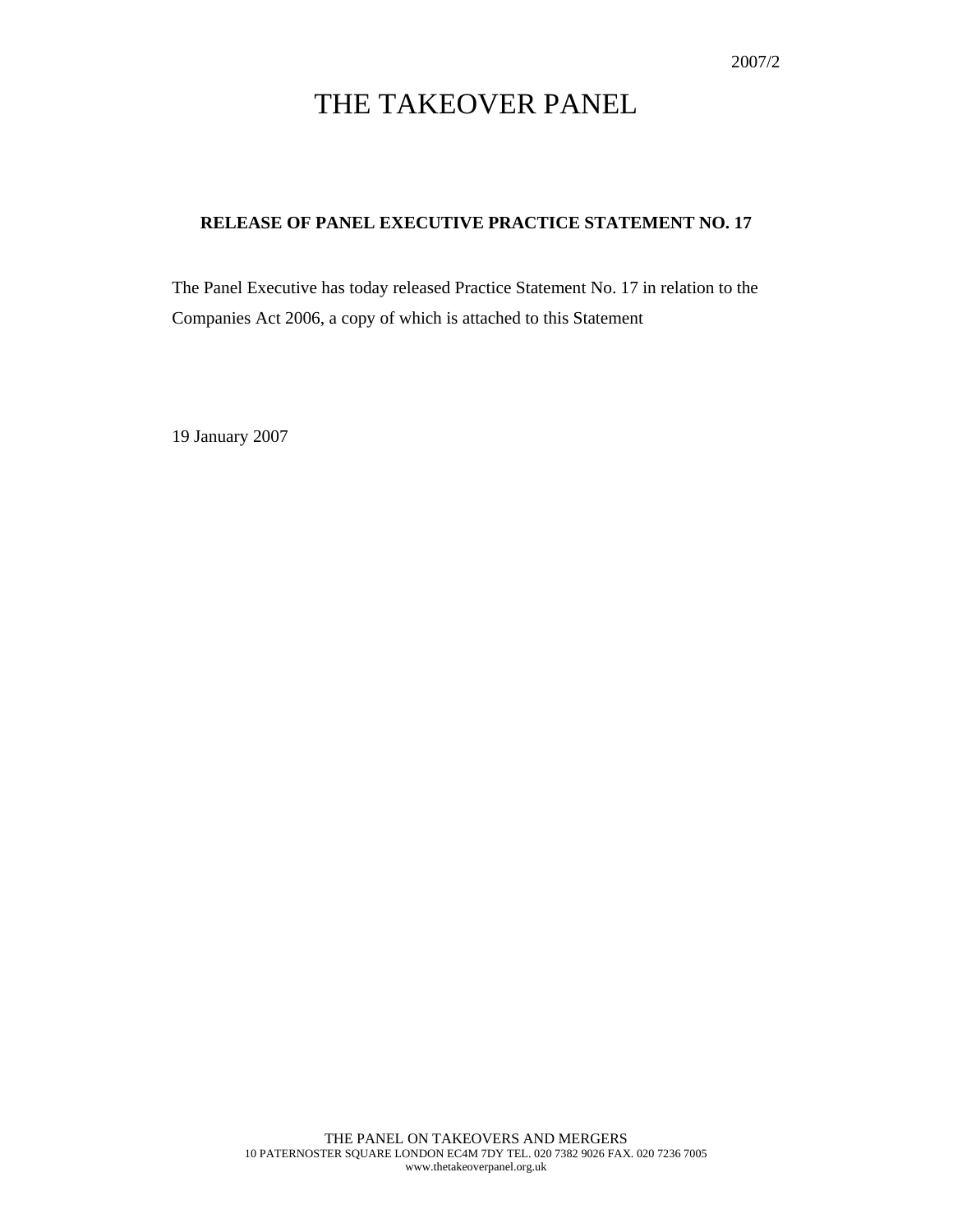## THE TAKEOVER PANEL

### **PRACTICE STATEMENT NO. 17**

#### **THE COMPANIES ACT 2006**

The Code contains a number of references to provisions of the Companies Act 1985 (the "1985 Act"). Most of the existing provisions of the 1985 Act will be replaced by the Companies Act 2006 (the "2006 Act"), which received Royal Assent on 8 November 2006. The provisions of the 2006 Act will be implemented at different times. However, the Government's intention is to commence all parts of the 2006 Act by October 2008.

From 20 January 2007, Part VI (i.e. sections 198 to 220) of the 1985 Act (relating to the disclosure of interests in shares in public companies) will be repealed and replaced by certain provisions in Chapter 5 of the FSA's Disclosure and Transparency Rules (the "DTR") and by certain provisions of the 2006 Act. Various provisions of Part X of the 1985 Act, including section 328 (relating to the extension of section 324 to directors' spouses and children), will be repealed on 6 April 2007 and will not be replaced.

Amendments to the Code to reflect relevant provisions in the 2006 Act and the DTR will be published and, where relevant, consulted on by the Code Committee of the Panel in due course. Until then, the Executive will continue to interpret and apply the relevant provisions of the Code that refer to the 1985 Act as it has done to date.

In particular, notwithstanding the repeal of Part VI of the 1985 Act and, from 6 April 2007, the repeal of section 328:

in complying with Note 1 on Rule 24.3, the disclosure in the case of directors of interests, short positions and borrowings should include those of persons whose interests in shares a director would have been required to disclose pursuant to Parts VI and X of the 1985 Act; and